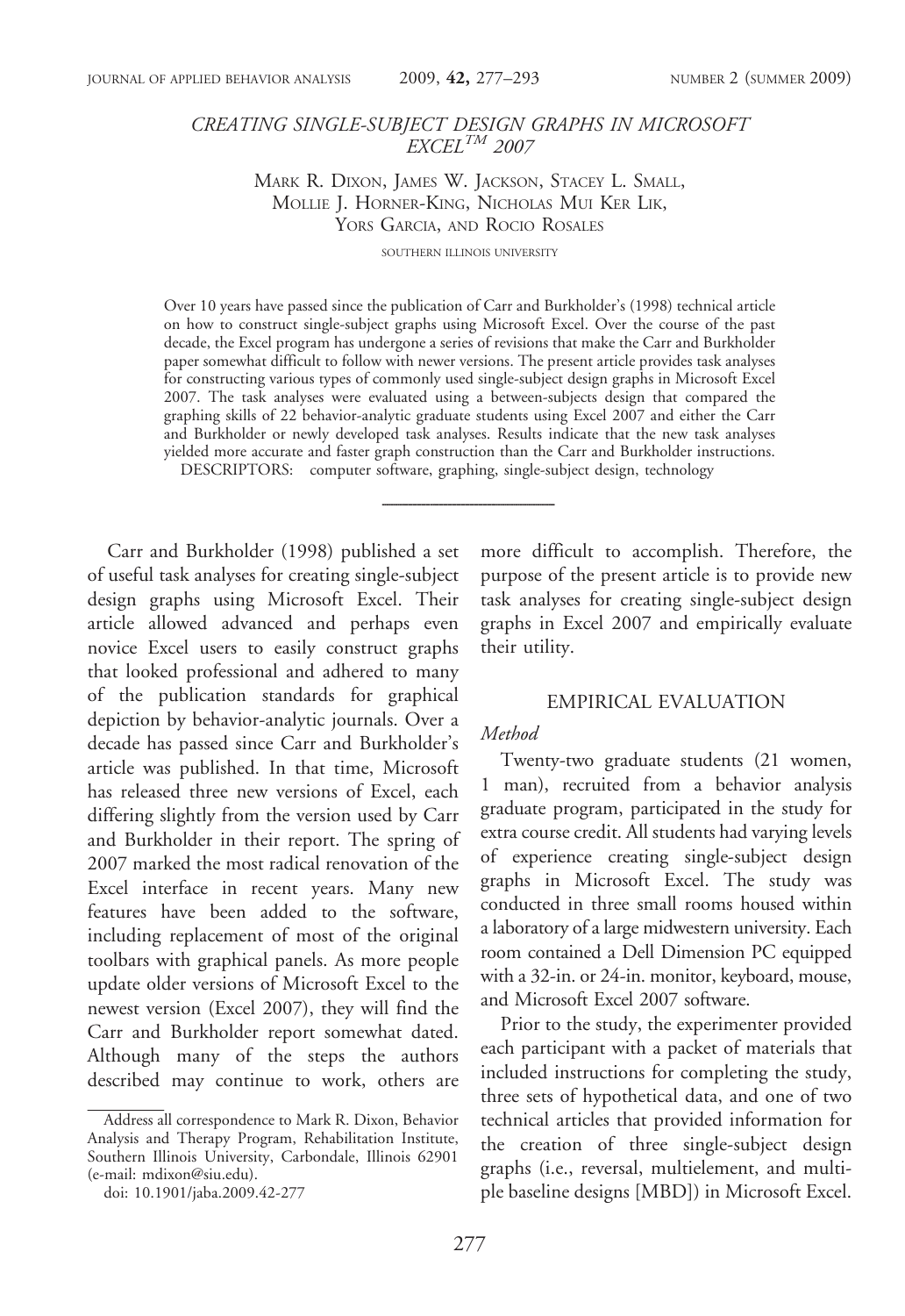Participants were randomly assigned to one of two groups. Participants in Group 1 received the instructions presented later in this article on creating graphs in Excel 2007. Participants in Group 2 received the technical article by Carr and Burkholder (1998), which contained instructions that were relevant for all of the software versions before Excel 2007.

All participants completed a brief survey requesting demographic data and information regarding experience creating various types of single-subject design graphs in Microsoft Excel (both the 2003 and 2007 versions). Participants estimated the number of reversal, multielement, and MBD graphs they had created in the past with both software versions. Participants were also asked to rank their overall level of experience with creating graphs of any type in both Microsoft Excel 2003 and 2007 on a 5 point Likert scale ranging from 1 (no experience) to 5 (regularly make graphs).

The experimenter instructed participants to use their technical article to create three graphs from the three hypothetical data sets they were provided. The experimenter instructed participants to complete the three graphs in sequential order (i.e., reversal, multielement, and MBD), pausing after each graph was created. At this point the experimenter saved the current graph, deleted the participant's data, opened a new instance of Excel 2007, and instructed the participant to begin the next graph. The observer recorded the duration required to complete each graph, as well as the total duration to complete all three graphs.

The 66 graphs were scored by one of two board-certified behavior analysts (BCBAs). The raters developed a criterion checklist based on graphing conventions recommended by a widely used applied behavior analysis textbook (Cooper, Heron, & Heward, 2007). A separate checklist was created for each type of graph, and one point was assigned for each component. To be included in the scoring criteria, each component must have been agreed upon by

both raters as well as mentioned in Cooper et al. A total of 13, 15, or 16 points were available for the multielement, reversal, and multiple baseline designs, respectively. Each of the raters received 33 graphs to rate individually and was naive to group assignment. Twenty-two (33%) graphs were rated by both BCBAs, and item-byitem agreement was determined for each criterion component. Interobserver agreement was calculated by dividing the total number of agreements by agreements plus disagreements. Mean interobserver agreement for all 22 graphs was 92% (range, 82% to 100%).

## Results and Discussion

Analysis of the differences between the two groups based on demographic characteristics and level of prior experience creating singlesubject design graphs with either Excel 2003 or Excel 2007 suggested that the groups were not different on a number of variables. Independent samples  $t$  tests revealed no significant difference in age,  $t(20) = -1.497$ ,  $p = .150$  (two-tailed), gender,  $t(20) = 1.00$ ,  $p = .329$  (two-tailed), personal rating of experience with Excel 2003,  $t(20) = 1.054, p = .304$  (two-tailed), or with Excel 2007,  $t(20) = 1.491$ ,  $p = .152$  (twotailed), number of reversal design graphs created in Excel 2003,  $t(20) = 1.262$ ,  $p = .222$  (twotailed), or Excel 2007,  $t(20) = 1.00$ ,  $p = .329$ (two-tailed), and number of multielement-design graphs created in Excel 2003 and MBD graphs created in Excel 2003,  $t(20) = 1.534$ ,  $p = .141$ (two-tailed), and  $t(20) = 1.708$ ,  $p = 1.103$  (twotailed), respectively. No participant in either group reported any history of creating multielement or MBD graphs using Excel 2007.

Overall time to completion for all graphs was examined with independent samples  $t$  tests. Results revealed significant differences between groups. Participants in Group 1 took less time overall to complete all three graphs:  $M_{\text{Group 1}} =$ 68.7 min (SD = 14.7),  $M_{Group 2} = 93.3$  min  $(SD = 18.0), t(20) = -3.521, p = .002.$ Participants in Group 1 took significantly less time to complete the reversal design graph: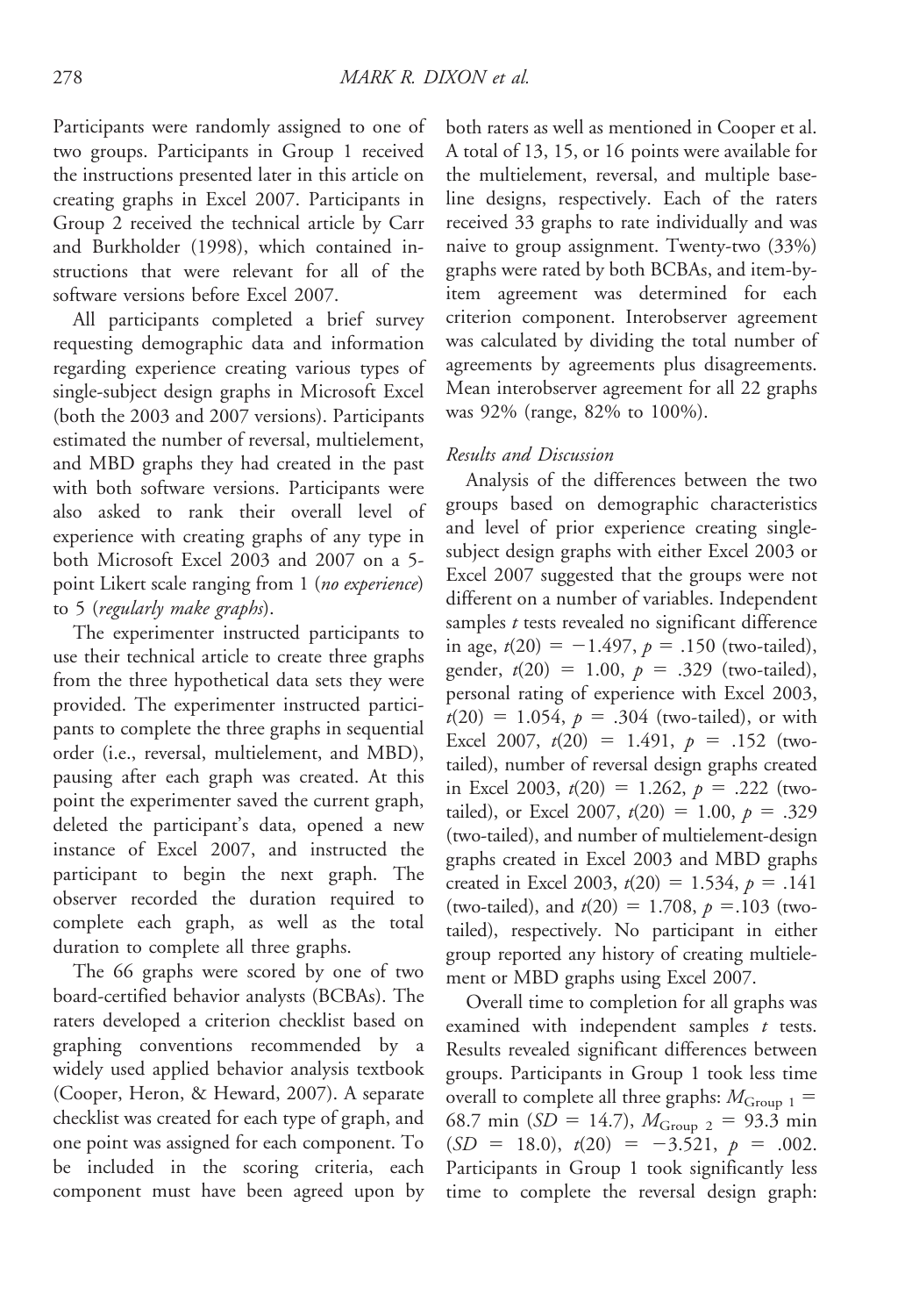$M_{Group 1} = 24.7 \text{ min } (SD = 5.6), M_{Group 2} =$ 31.1 min (SD = 6.3),  $t(20) = -2.507$ ,  $p =$ .021 (two-tailed). Participants in Group 1 took significantly less time to complete the multielement design graph:  $M_{Group 1} = 13.6$  min (SD)  $=$  3.93),  $M_{Group 2} = 27.3 \text{ min (SD = 12.7)}$ ,  $t(20) = -3.421$ ,  $p = .003$  (two-tailed). Although participants in Group 1 completed the MBD graph faster than those in Group 2  $(M_{\text{Group 1}} = 30.4 \text{ min} (SD = 9.01), M_{\text{Group 2}}$  $=$  35.0 min (SD = 6.9), differences between groups failed to reach significance,  $t(20) =$  $-1.334, p = .197$  (two-tailed).

Examination of the mean accuracy ratings for all graphs with independent samples  $t$  tests revealed significant differences between groups for both the reversal and multielement design graphs. Reversal graphs for Group 1 were rated significantly higher in accuracy than those from Group 2:  $M_{Group 1} = 12.91$  (SD = 1.8),  $M_{Group 2}$  $= 10.0$  (SD  $= 3.4$ ),  $t(20) = 2.535, p = .020$ (two-tailed). Multielement graphs from Group 1 were rated significantly higher in accuracy than those for Group 2 as well:  $M_{Group 1} = 11.45$  $(SD = 1.4)$ ,  $M_{Group 2} = 6.64$   $(SD = 2.5)$ ,  $t(20) = 5.538, p = .000$  (two-tailed). Mean ratings for MBD graphs from Group 1 were higher than those for Group 2;  $M_{\text{Group 1}} =$ 11.27 (SD = 2.6),  $M_{\text{Group 2}} = 10.27$  (SD = 1.5), but the differences failed to reach significance,  $t(20) = 1.12$ ,  $p = .278$  (twotailed). All statistical analyses were conducted at the .05 alpha level.

The results obtained from the empirical evaluation indicate a need for updated task analyses for creating single-subject design graphs in Excel 2007. Individuals who received the updated task analyses generally created graphs more quickly and accurately than those receiving the Carr and Burkholder (1998) instructions.

## TASK ANALYSES FOR CREATING GRAPHS IN EXCEL 2007

The task analyses that follow will describe how to construct reversal, multielement (often

used to evaluate functional analysis data), and multiple baseline designs. Additional suggestions are provided for exporting the graphs to other software programs. At this point it is assumed the reader has Microsoft Excel 2007 correctly installed and open on the computer.

#### REVERSAL DESIGNS

#### Creating a Reversal Design Graph

- 1. Enter the text "Session  $#$ " in Cell A1 and enter the text ''Data'' in Cell B1.
- 2. Enter the session numbers or dates in the first column below the text "Session  $\#$ ". You maywish to color code the condition types for ease of visual discrimination.
- 3. Underneath the text ''Data,'' enter the values that correspond to the session numbers. Following our example, enter the data and dates as shown in Figure 1.
- 4. With the mouse, highlight the cells that contain both the text (i.e., Cells A1 and B1) and the data as shown in Figure 1.
- 5. With the data and the text highlighted, select the menu option INSERT from the option bar at the top of the screen. When you are done you will see a variety of icons positioned across the top of the screen. This is the new graphical interface for the various types of objects that can be inserted into a spreadsheet. Note the center panel titled CHARTS. In this panel select the second option, LINE. In the LINE submenu, select the first option in the second row under the 2-D LINE options, which is called LINE WITH MARKERS. A graph should immediately appear.

### Editing the Default Graph

1. The first step is to remove the unnecessary data path that displays your session numbers. Right click on a blank area of the chart. From the available options choose SELECT DATA.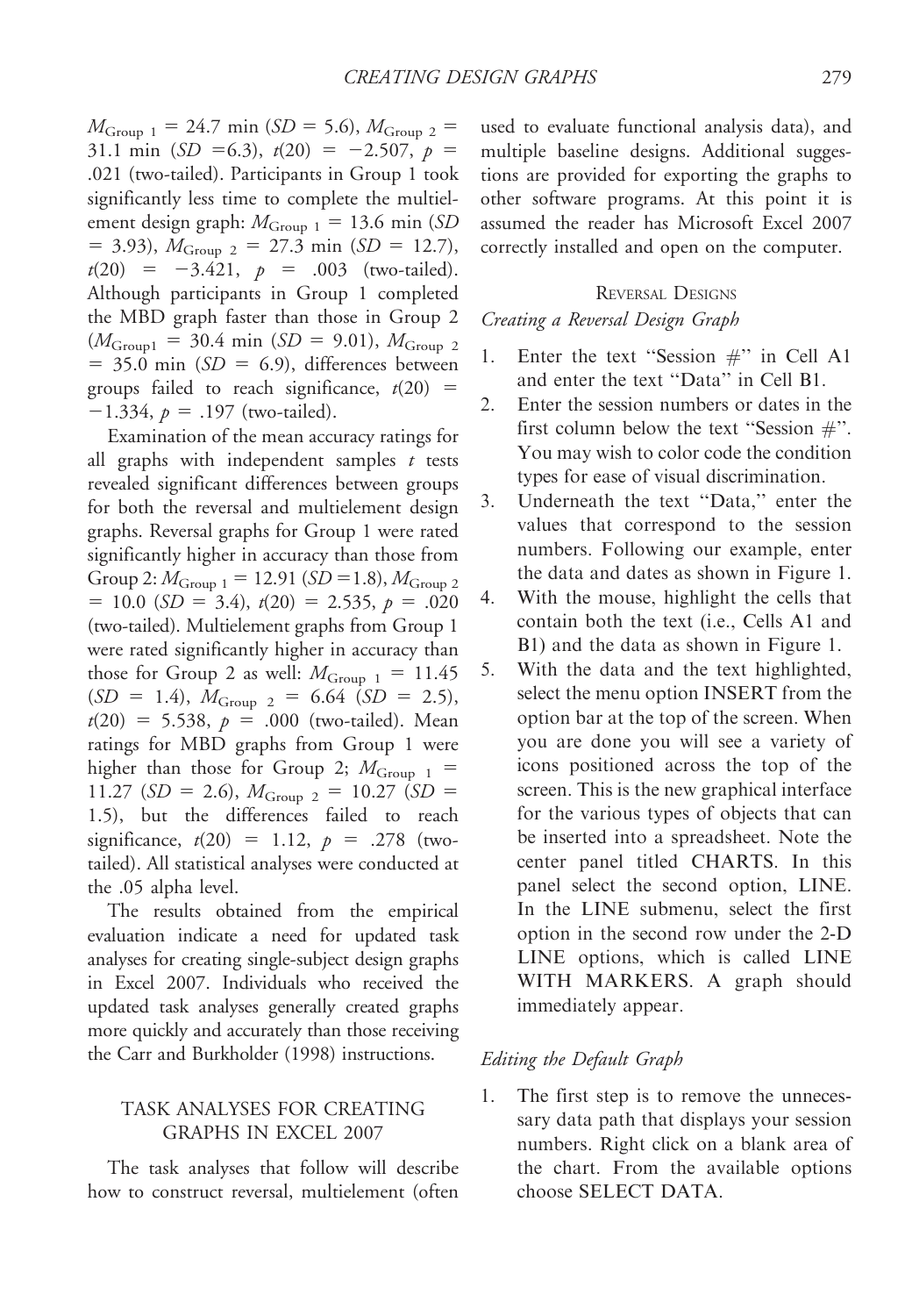| 日め<br>炭<br>뵤<br>Home<br>Insert<br>Page Layout<br>Formulas<br>Data |                 |                         |                       |                                                    |                                                 |   |  |  |
|-------------------------------------------------------------------|-----------------|-------------------------|-----------------------|----------------------------------------------------|-------------------------------------------------|---|--|--|
| X<br>G)<br>Paste<br>Clipboard <sup>5</sup>                        |                 | Calibri<br>$B$ $I$<br>U | ŵ<br> 11<br>E<br>Font | $A^{\uparrow}$ $A^{\uparrow}$<br>$\mathbf{A}$<br>匾 | ≡<br>$\mathfrak{P}_{\mathbb{Z}}$ .<br>Alignment |   |  |  |
|                                                                   | A1              |                         | in.                   | $f_{\rm x}$<br>Session #                           |                                                 |   |  |  |
|                                                                   | $\overline{A}$  | B                       | $\mathsf{C}$          | D.                                                 | E                                               | F |  |  |
| 1                                                                 | Session # Data  |                         |                       |                                                    |                                                 |   |  |  |
| $\overline{2}$                                                    | $\mathbf 1$     |                         |                       |                                                    |                                                 |   |  |  |
| $\overline{3}$                                                    | $\overline{2}$  | $\frac{2}{4}$           |                       |                                                    |                                                 |   |  |  |
| $\overline{4}$                                                    | $\overline{3}$  | $\frac{3}{2}$           |                       |                                                    |                                                 |   |  |  |
| 5                                                                 | $\overline{4}$  |                         |                       |                                                    |                                                 |   |  |  |
| $6\phantom{1}$                                                    | 5 <sub>5</sub>  | 12                      |                       |                                                    |                                                 |   |  |  |
| $\overline{7}$                                                    | $6\overline{6}$ | 14                      |                       |                                                    |                                                 |   |  |  |
| $\boldsymbol{8}$                                                  | $\overline{z}$  | 9                       |                       |                                                    |                                                 |   |  |  |
| $\overline{9}$                                                    | 8               | 10                      |                       |                                                    |                                                 |   |  |  |
| 10                                                                | $\overline{9}$  | 3                       |                       |                                                    |                                                 |   |  |  |
| 11                                                                | 10              | $\overline{2}$          |                       |                                                    |                                                 |   |  |  |
| 12                                                                | 11              | 4                       |                       |                                                    |                                                 |   |  |  |
| 13                                                                | 12              | 12                      |                       |                                                    |                                                 |   |  |  |
| 14                                                                | 13              | 15                      |                       |                                                    |                                                 |   |  |  |
| 15                                                                | 14              | 16                      |                       |                                                    |                                                 |   |  |  |
| 16                                                                | 15              | 10                      |                       |                                                    |                                                 |   |  |  |
| 17                                                                |                 |                         |                       |                                                    |                                                 |   |  |  |
| 18                                                                |                 |                         |                       |                                                    |                                                 |   |  |  |
| 19                                                                |                 |                         |                       |                                                    |                                                 |   |  |  |
| 20                                                                |                 |                         |                       |                                                    |                                                 |   |  |  |

Figure 1. Sample data entered into a spreadsheet for a reversal design graph.

- 2. In the SELECT DATA SOURCE window, under the Legend Entries (Series) box, select SESSION NUMBER so it is highlighted. Next, click on the RE-MOVE button.
- 3. Remain in the SELECT DATA SOURCE window. Under the Horizontal (Category) Axis Labels box click on EDIT.
- 4. In the resulting AXIS LABELS dialogue box, highlight Cells A2 through A16, which you will use for the values contained on the x axis. Once done click OK. To close the SELECT DATA SOURCE window, click OK.
- 5. The next step is to remove the lines connecting data points between different phases. In our example, baseline data were collected on Sessions 1 through 4

and 9 through 11, with the remaining session numbers corresponding to intervention conditions. To remove the data series line between Data Points 4 and 5, position the mouse on the data series. Click the left button once to highlight the series. Position your mouse pointer directly on Data Point 5 and keep it there.

- 6. Click the left button once. The highlighted series should disappear, leaving only Data Point 5 highlighted. Right click and select the last option entitled FORMAT DATA POINT. From the FORMAT DATA POINT window, select the option LINE COLOR from the options listed on the left. Select the suboption NO LINE from the list on the right and close.
- 7. At this time you will notice the legend has changed considerably. For now ignore these changes and proceed to disconnect the data series line between Data Points 8 and 9. To do this, select Data Point 9 as described above and press the F4 key. This shortcut repeats the last step Excel 2007 performed. Do this again between Data Points 11 and 12.
- 8. Remove the unnecessary legend by selecting it once with the left mouse button and pressing the delete key. At this point your graph should be completed and ready for customization, which may include the addition of phase-change lines, axis labels, and condition labels.

## Customizing Your Graph

1. An exciting new feature of Excel 2007 that was not available on earlier versions of the software is the graphical interface for quick customization of your chart. This interface, named ''Chart Tools,'' provides you with a means to customize your chart very quickly; this saves time from the laborious steps necessary in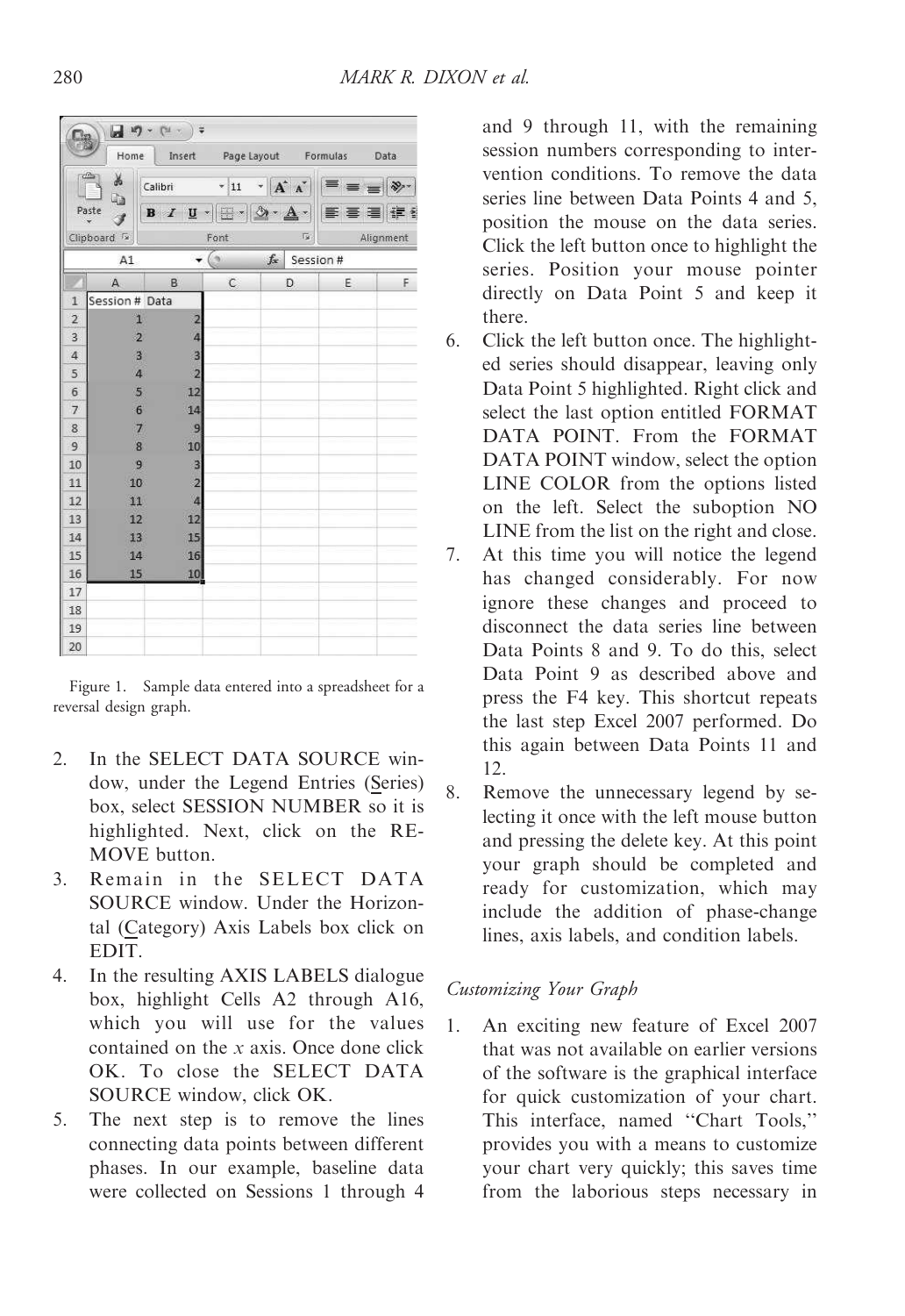

Figure 2. New design and layout options in Microsoft Excel 2007.

earlier versions of Excel. The top panel of Figure 2 displays the new chart designs, and the lower panel of Figure 2 displays the various layout options of the Chart Tools in the new graphical interface. Select the LAYOUT tab and add axis titles to your graph by selecting option Axis Titles from the third panel of icons named LABELS. Click on AXIS TITLES and select PRIMARY HORI-ZONTAL AXIS and the second suboption TITLE BELOW AXIS.

- 2. In the resulting text box below the  $x$  axis, enter the text you wish to use for your xaxis label. Do this byclicking in the text box and highlighting the default text already there (i.e., Axis Title). Replace the default text and type in your text. Following along with our example, we have used Observation Sessions.
- 3. Repeat the previous two steps for the  $\nu$ axis title by selecting the PRIMARY VERTICAL AXIS TITLES using the second suboption (i.e., ROTATED TI-TLE), which will automatically rotate the  $\nu$  axis 270 degrees, optimally displaying it as desired for y-axis labeling. Following with our example, enter the text Words Correct in the new text box.
- 4. To edit the chart title, in the third panel LABELS, select CHART TITLE and select the third option (i.e., Above Chart).
- 5. Click once on the chart title. Highlight it with the mouse and enter the chart title. Following our example, title the chart Mary's Spelling Performance.
- 6. Now remove the horizontal gridlines displayed on the graph. Remain within the LAYOUT tab of chart tools. In the fourth panel labeled AXES, select the second icon GRIDLINES and select the first option PRIMARY HORIZONTAL GRIDLINES and the first suboption NONE.
- 7. To insert phase-change lines, first make sure you have clicked your mouse on the graph to highlight it and not the spreadsheet. If you have the spreadsheet highlighted instead of the graph, your phasechange line will end up in the spreadsheet area and not on the desired graph. After clicking once on the graph to select it, choose the SHAPES icon within the INSERT panel (i.e., the second panel). At this point, a large menu will appear that includes lines, arrows, rectangles, and various other shapes.
- 8. Select the first line option, which is depicted bya small diagonal line, by clicking on it once. Position the mouse pointer on the x axis between Sessions 4 and 5. Click once to initiate the line, and while holding down the mouse button, drag the pointer straight up the graph so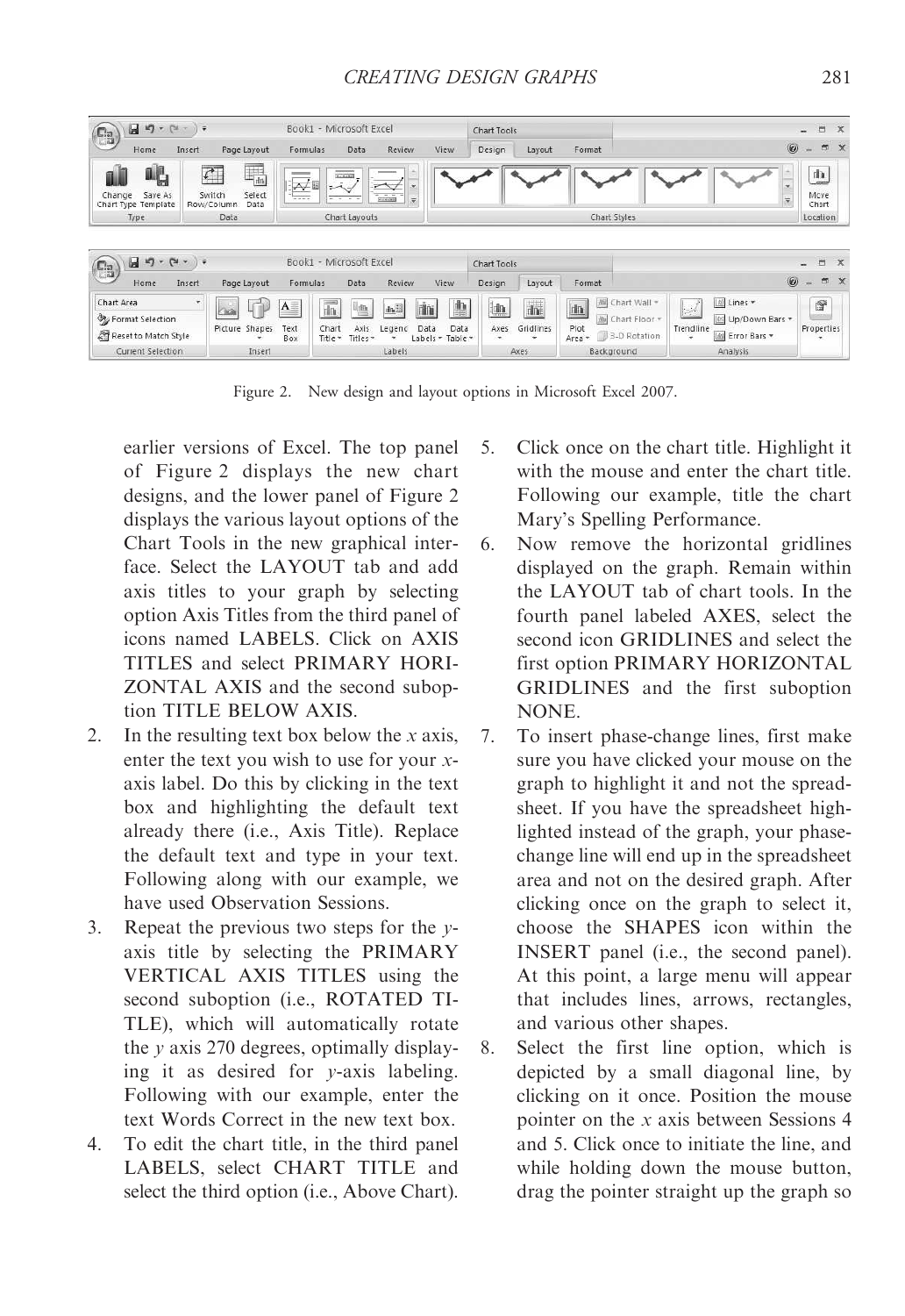that it is parallel with the entire  $\nu$  axis. You can ensure that the line will be perfectly vertical (or horizontal) if you hold down the shift keywhile drawing the line.

- 9. At this point, you will notice the top menu has changed to DRAWING TOOLS. Remain here because you need to change the type of line from a solid line to a dashed line. To do this, locate the second panel SHAPE STYLES and select SHAPE OUTLINE. In the SHAPE OUTLINE drop-down window, select the second to last option from the bottom, DASHES, and then choose the dash type you prefer. Following with our example, select the fourth option. From the SHAPE STYLES panel you can also change the color of the phase-change line from its default of blue to black. To do so make sure your newly drawn line is selected by clicking on the line once, then click on the SHAPE OUTLINE option. In the SHAPE OUTLINE drop-down window, select black from the various color options offered.
- 10. To add the next two phase-change lines, with your newly dashed line highlighted, right-click on the line and select the option COPY, and then right-click again outside the data plot area (i.e., around the chart title) and select the option PASTE. You will now notice that the newlyadded line is in the top left corner of the chart. Based on where the newly pasted line is added, it can sometimes be difficult to select the newly pasted line and move it to the desired position without also moving the entire graph. What we have found is that, for best results, first click outside the chart (on the spreadsheet) to make sure that neither the graph nor the newly pasted line is selected. Then, select the new line byclicking on it and position it between

Data Points 8 and 9. Once your second line has been positioned correctly, rightclick anywhere outside the data plot area (e.g., around the chart title) and select the PASTE option to add the final phasechange line. Position this final line between Data Points 11 and 12.

- 11. The next step is to add phase labels to the chart. Select the TEXT BOX icon from the INSERT panel, position the mouse pointer in the top portion of the first baseline condition, and proceed to insert a small rectangle within which you will enter the text ''Baseline.'' Repeat the above steps for the remaining phase labels, adding the appropriate text for each phase. Alternatively, you can highlight the textbox that you had just created on your graph and right-click on it. From the submenu that appears, select the COPY option and then rightclick again and select the PASTE option. A copyof the phase label should appear, and you can position it above the appropriate phase in the graph. Do this as manytimes as necessary.
- 12. The final steps for formatting the graph involve steps to ensure that the graph will not look out of place when pasted or transferred to another program such as Microsoft Word or Microsoft Power-Point. What this involves is removing anyfill and border colors from the chart area (i.e., the area with the boundaries of the chart surrounding the graph where the axis labels and chart title can be found), the plot area (i.e., the area in which the data are graphed), and from all of the text boxes used as phase labels. To first remove the border and fill colors from the chart area, right-click on anyspot in the chart area. From the resulting option select FORMAT CHART AREA.
- 13. In the resulting FORMAT CHART AREA dialogue box, select the first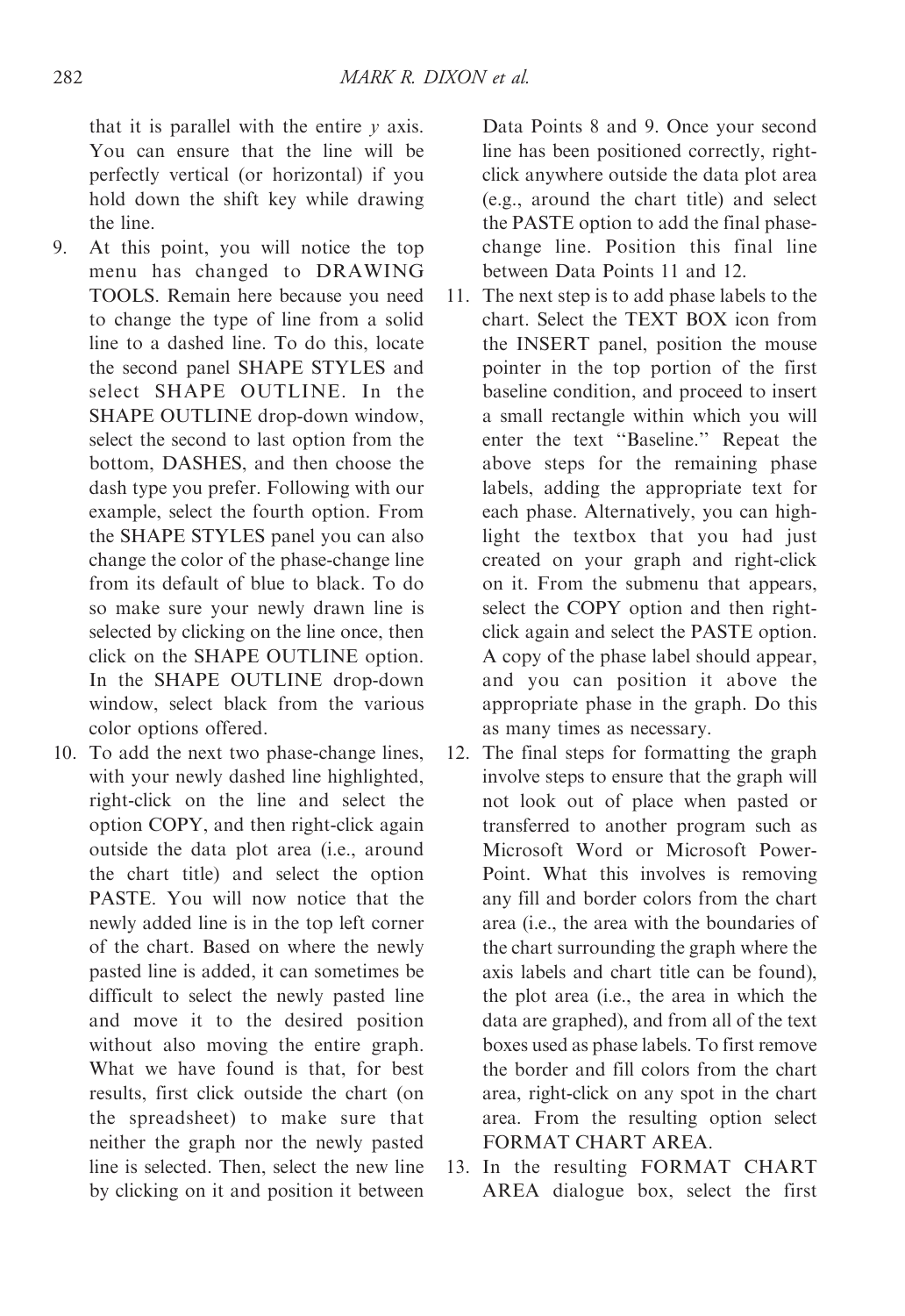## CREATING DESIGN GRAPHS 283



Figure 3. The completed reversal design graph.

option, FILL, and from the resulting options on the right select NO FILL.

- 14. To remove the border from the CHART AREA, while still in the FORMAT CHART AREA dialogue box, select the second option on the left, BORDER COLOR, and from the resulting options select NO LINE, and click the CLOSE button.
- 15. To remove the border and fill colors for the plot rea, right-click on anyspot in the plot area and select the FORMAT PLOT AREA option. The resulting FORMAT PLOT AREA dialogue box is essentially identical to the one described for the chart area in Step 13 above, so to remove the border and fill colors, follow the steps described in Steps 13 and 14.
- 16. To remove the border and fill colors for the text boxes used as phase labels, click on the desired text box to select it, then right-click and select the FORMAT SHAPE option. In the resulting FOR-MAT SHAPE dialogue box, follow the steps described previously to remove the fill and border colors. Repeat as necessary for the remaining text boxes. Your final graph should look similar to the one displayed in Figure 3.

### Saving the Graph as a Template

Another convenient feature of Excel 2007 is the ability to save graphs as templates. This feature allows you to completely format a graph as you see fit, then save all of those features to apply to similar graphs you may create in the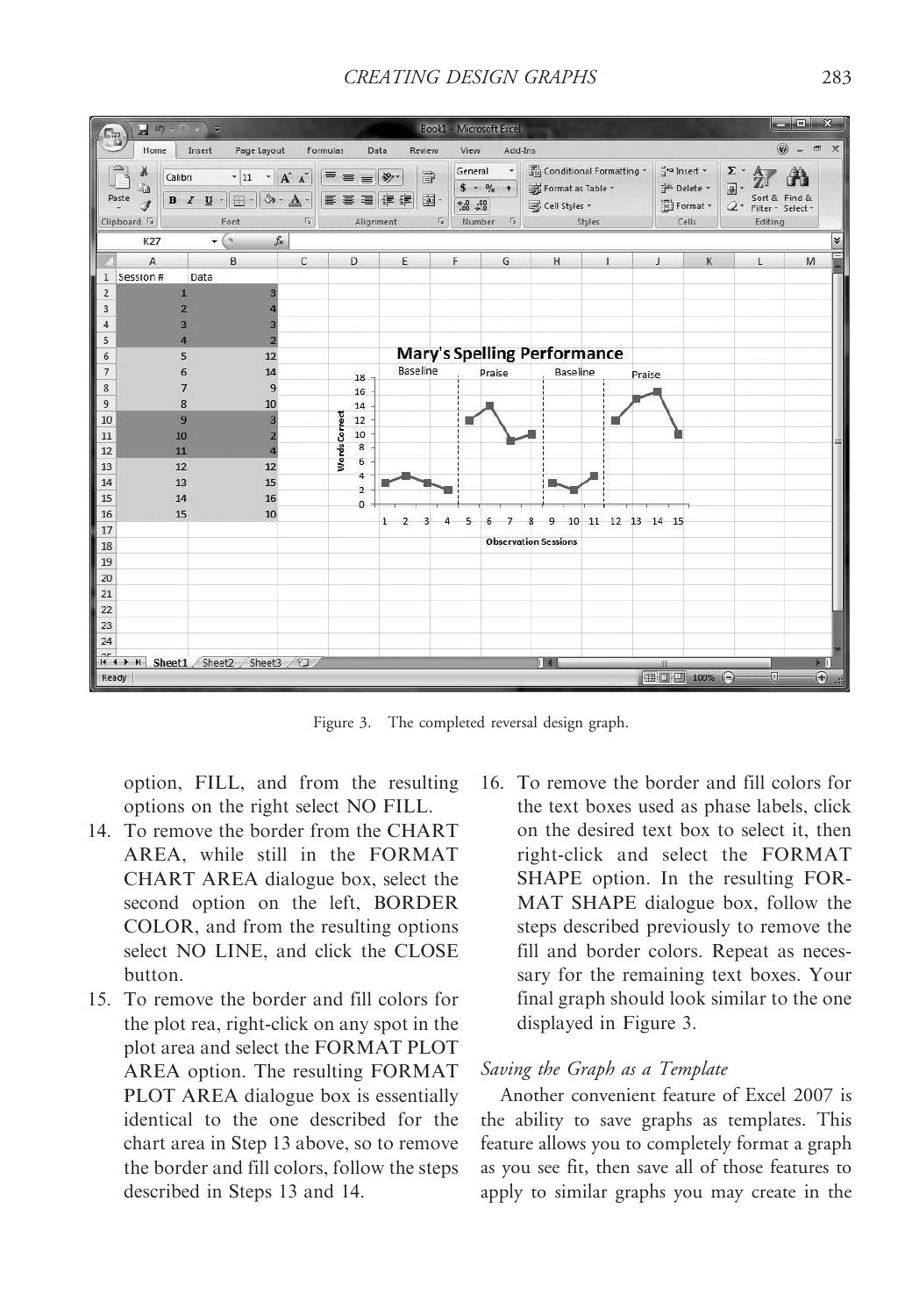future. Now that we have completed the reversal design graph, we will describe the steps necessary to save the graph as a template for later use. We will describe further how best to use saved templates in the section on creating MBD graphs.

- 1. The completed graph is ready to be saved as a template. Begin byselecting the graph by clicking somewhere in the chart area, clicking on the DESIGN tab of CHART TOOLS, and selecting the second option of the panel, which is SAVE AS TEM-PLATE.
- 2. A save chart template window will appear. Change the file name from Chart 1 to ''Reversal Design,'' leaving the .CRTX file extension intact. Click the SAVE button at the lower right corner of the window and return to the spreadsheet.
- 3. To create graphs using this template in the future, we simply need to highlight the data we wish to graph, select our saved template, select the INSERT tab on the main menu, select OTHER CHARTS from the CHARTS panel, and select the last option ALL CHART TYPES. From the resulting INSERT CHART window, one simply selects the first option TEM-PLATES and the newly created "Reversal Design'' option displayed under MY TEMPLATES, then select OK to return to the new graph.

#### MULTIELEMENT DESIGNS

#### Creating a Multielement Design Graph

One of the most common applications of multielement designs is for evaluating the results of an experimental functional analysis. Thus, the following instructions for creating a multielement design are presented in the context of creating a graph to depict functional analysis data. To begin, enter the session headings, session numbers, and data values as depicted in Figure 4.

1. To create the chart, highlight Cells A1 through E17. Select the INSERT tab, the

| Alignment |               | $\overline{t_{\rm M}}$ |             | Clipboard <sup>Ta</sup> |                           |                |                         |
|-----------|---------------|------------------------|-------------|-------------------------|---------------------------|----------------|-------------------------|
|           |               |                        | $f_{\rm x}$ | in                      |                           | E17            |                         |
| F         | E             | D                      |             | C                       | B                         | A              |                         |
|           | Control       | Demand                 |             |                         | Session # Attertion Alone |                | $\mathbf 1$             |
|           |               |                        |             |                         | 5                         | $\mathbf{1}$   | $\overline{\mathbf{c}}$ |
|           |               |                        |             | $\overline{1}$          |                           | $\overline{2}$ | 3                       |
|           |               | $^{\rm 3}$             |             |                         |                           | 3              | $\overline{4}$          |
|           | 0             |                        |             |                         |                           | $\overline{a}$ |                         |
|           |               |                        |             |                         | 8                         | 5              | $\frac{5}{6}$           |
|           |               | $\overline{a}$         |             |                         |                           | $\sqrt{6}$     | 7                       |
|           | $\mathbf{1}$  |                        |             |                         |                           | $\overline{7}$ | 8                       |
|           |               |                        |             | $\overline{2}$          |                           | $\bf 8$        | 9                       |
|           |               | 3                      |             |                         |                           | 9              | 10                      |
|           |               |                        |             |                         | $\overline{7}$            | 10             | $11\,$                  |
|           |               |                        |             | 3                       |                           | 11             | 12                      |
|           | $\frac{1}{2}$ |                        |             |                         |                           | 12             | 13                      |
|           |               |                        |             |                         |                           | 13             | 14                      |
|           |               |                        |             | $\mathbf{0}$            |                           | 14             | 15                      |
|           |               |                        |             |                         | 6                         | 15             | 16                      |
|           |               | $\overline{2}$         |             |                         |                           | 16             | 17                      |
|           |               |                        |             |                         |                           |                | 18                      |

Figure 4. Sample data entered into a spreadsheet for a multielement design graph.

LINE GRAPH, and the first option in the second row in the line graph submenu, titled LINE WITH MARKERS. The graph will look similar to the type created for the reversal design.

- 2. Repeat the previously described steps from the reversal design instructions to delete the unnecessary session number data series and edit the x-axis labels. You can also remove the horizontal grid lines at this time.
- 3. In contrast to the reversal design graph, the use of empty cells in your data has resulted in an absence of connecting lines between the data points within each series. To connect the data points for each functional analysis condition, it will require Excel 2007 to ignore the empty cells between actual data points.
- 4. To configure Excel 2007 to do this, highlight the graph, right-click on it, and select the option SELECT DATA. With the SELECT DATA SOURCE window open, select the HIDDEN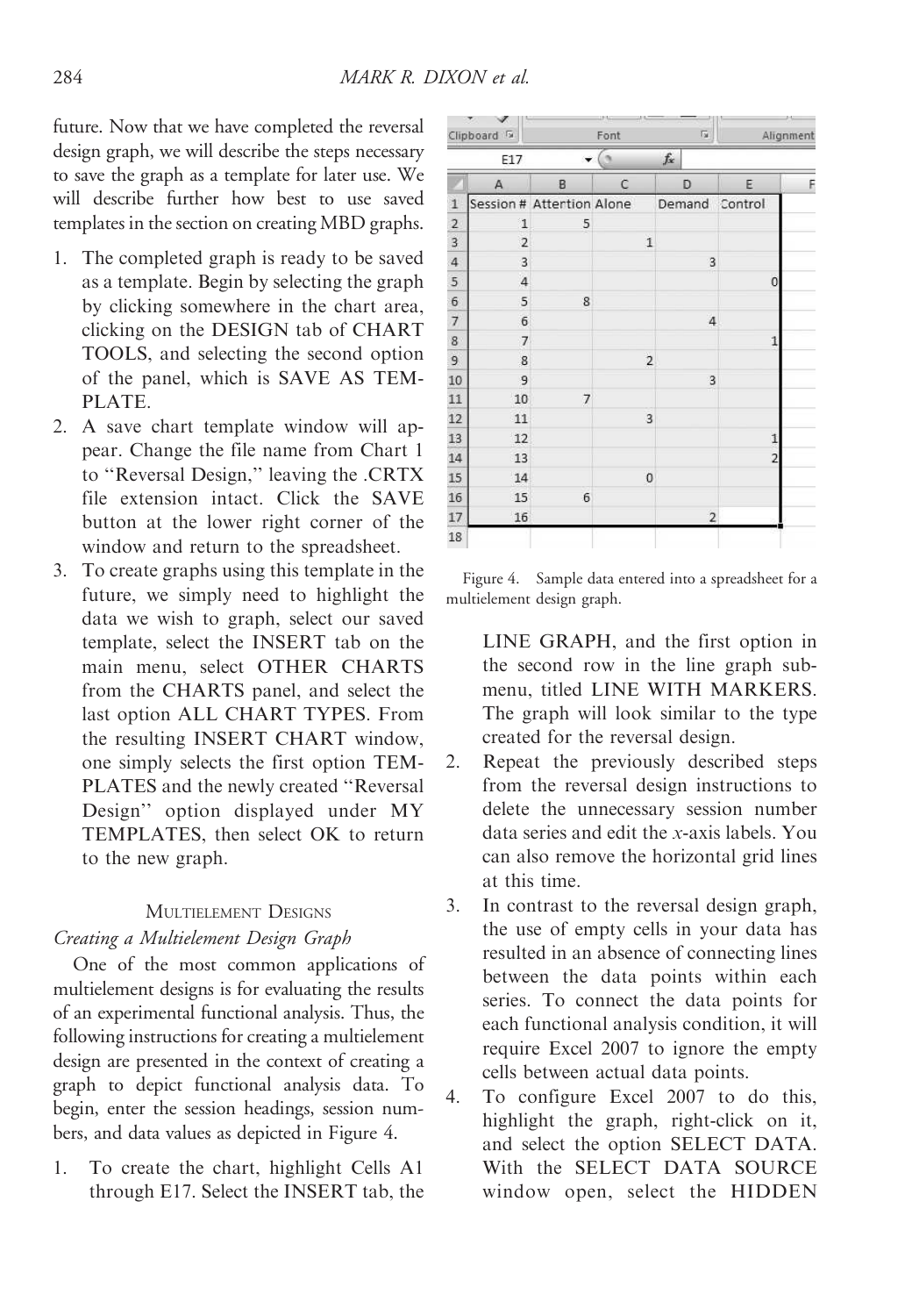# CREATING DESIGN GRAPHS 285



Figure 5. The completed multielement design graph.

AND EMPTY CELLS button in the bottom left corner of the window. A small window will appear titled HID-DEN AND EMPTY CELL SETTINGS.

- 5. Choose the third option, SHOW EMPTY CELLS AS, and choose CONNECT DATA POINTS WITH LINE. Click the OK button, which will return you to the SELECT DATA SOURCE window. Click the OK button within the SELECT DATA SOURCE window to return to the graph. At this point, the data points should be properly connected on the graph.
- 6. In addition to removing border and fill colors and editing the chart titles, axis labels, and condition labels, you can edit the data series markers, lines, and colors by simply selecting the data series you

wish to edit, right-clicking on it while the series is highlighted, and selecting the last option, FORMAT DATA SERIES. The FORMAT DATA SERIES window will appear and give you various options with which you can edit the markers, lines, and colors in multiple ways. Also at this time you can follow the previously described steps and save this graph as a template that can be used for all future multielement design graphs. Your completed graph should look similar to the one depicted in Figure 5.

### MULTIPLE BASELINE DESIGNS

### Creating a MultipleBaseline Design Graph

Excel 2007, similar to earlier versions of the software, does allow the construction of MBD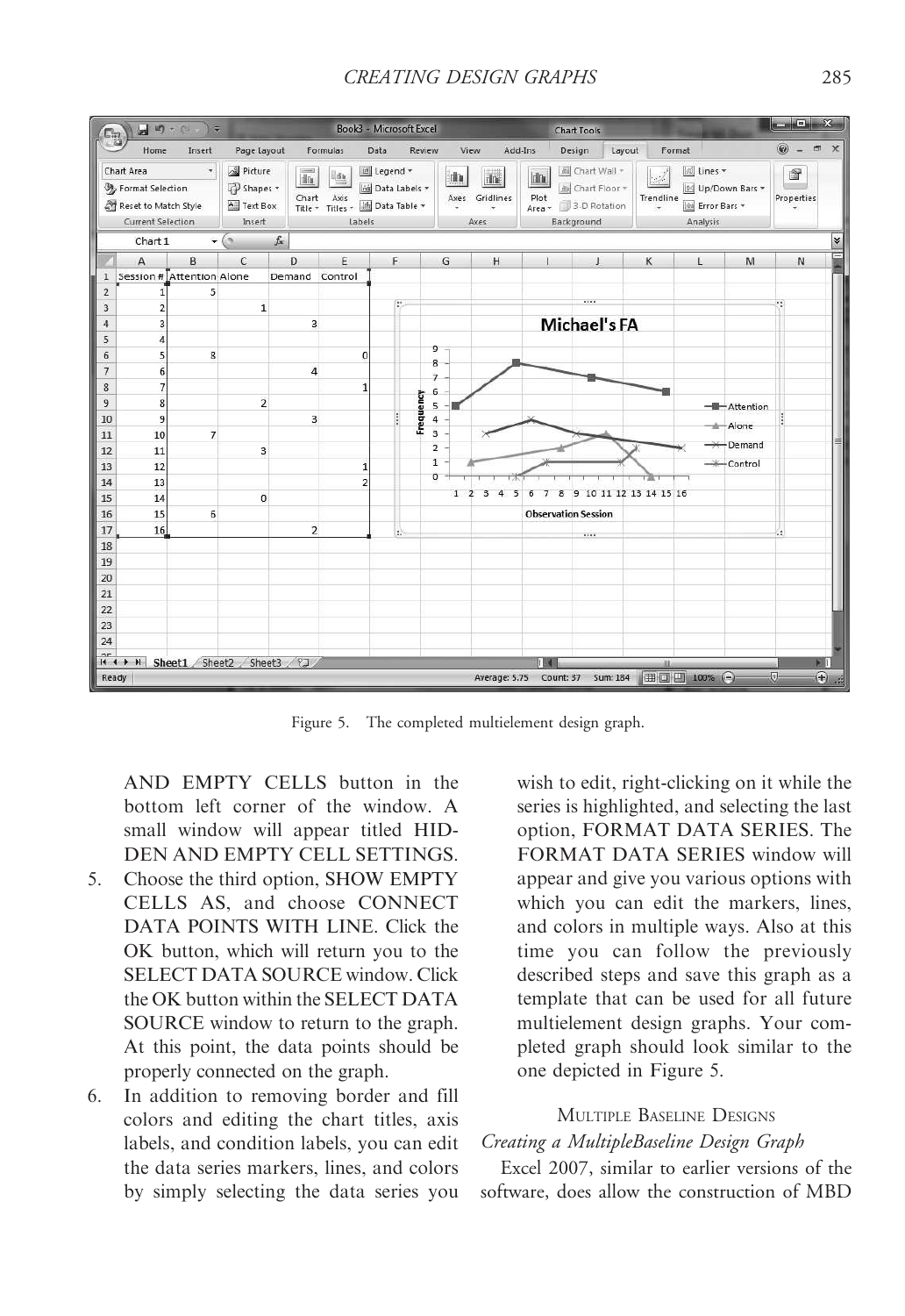286 MARK R. DIXON et al.



Figure 6. Sample data and early graphs of a multiple baseline design.

graphs. However, in contrast to the graphing procedures described above that rely on only the production of a single graphic object, when constructing MBD graphs, you will need to construct a series of individual graphs, vertically align them, and eventually link them together. The steps to complete this process are different in Excel 2007 than in prior versions. However, our previous description of the method for saving graphs as templates for later use in Excel 2007 will help to expedite the process.

Although the following instructions are presented for MBDs across participants, they also apply to MBDs across behaviors and settings.

### Inserting the Initial Graph

- 1. Enter the data for the 3 hypothetical participants as displayed in Figure 6. Note that the baseline and intervention data are staggered across columns, which will allow you to later plot trend lines and use other Excel 2007 functions. However, you could have just as easily entered the baseline and intervention data under one column, as described in the prior sections on creating reversal design graphs.
- 2. Highlight the data in Columns A and B that correspond to the 1st participant's baseline and intervention data. Click on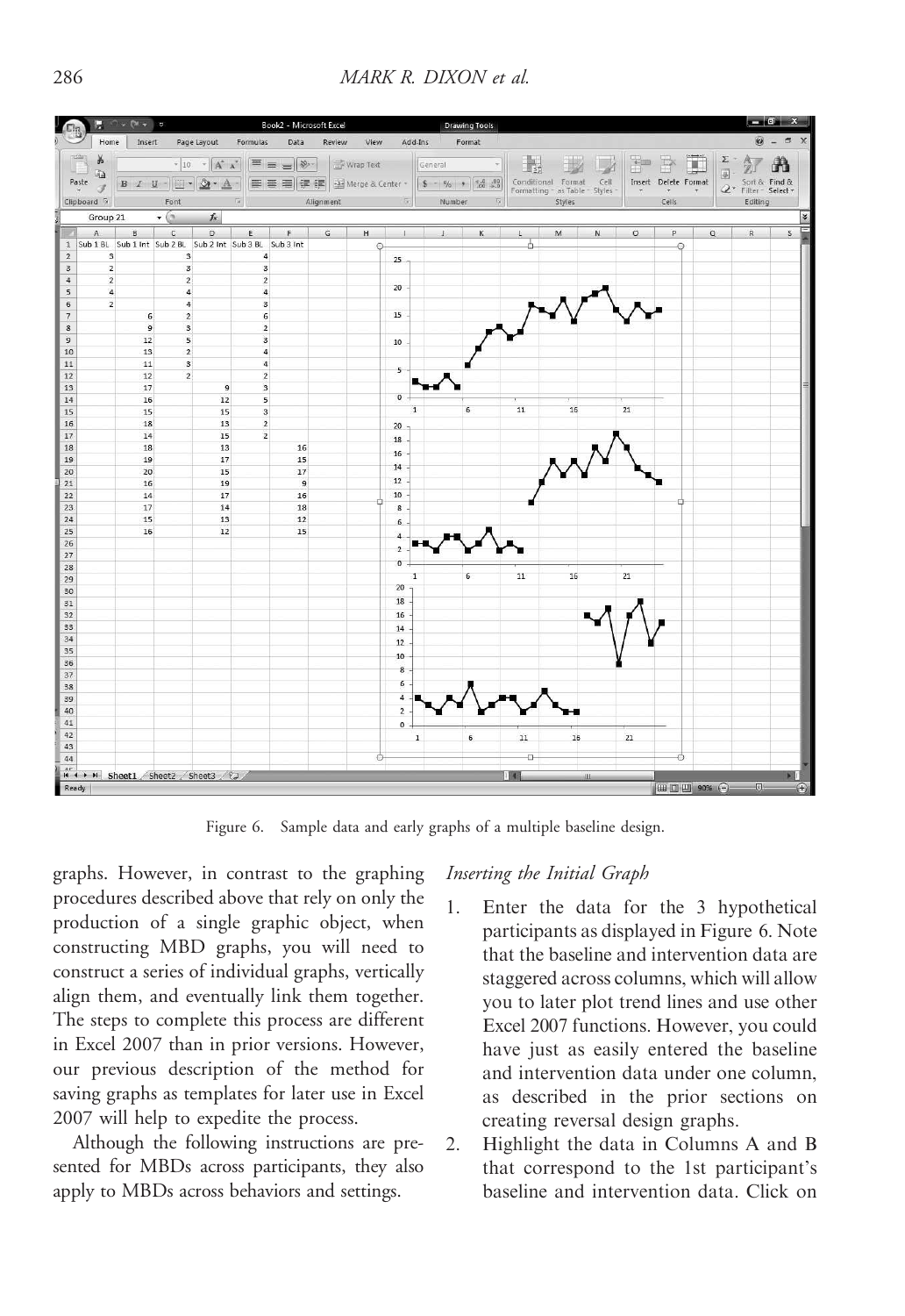the INSERT tab and select LINE GRAPH, and then the fourth option in the line graph submenu, titled LINE WITH MARKERS. Carr and Burkholder (1998) described a process by which you can copy your first graph and paste the identical graph immediatelybelow it, after which you change the data series of the second graph to the data representing the 2nd participant. We have already described the utility and process of saving a graph as a template for later use with new data. However, the existing graph we have created is in need of modifications before it is ready to be converted into a template.

- 3. Begin the modifications by deleting the legend by left-clicking on it once and pressing the DELETE key. Delete the grid lines byclicking once on one of the grid lines, which will highlight all of them, and then press the DELETE key.
- 4. At this time we can also remove the border and fill colors from the chart area and plot areas, as described for previous graphs. Depending on your preference settings in Excel 2007, the graph may or may not have a background by default.
- 5. You maywish to edit the line colors and marker styles at this time. To do so, right-click on the data series you wish to edit. From the FORMAT DATA SE-RIES window, select MARKER OP-TIONS and the suboption BUILT-IN. Choose a marker type you wish to use. With the BUILT-IN option selected, you maychoose the type and size of marker you wish to use on the graph.
- 6. Change the line color by selecting the option LINE COLOR, selecting the option SOLID LINE, and, using the drop-down menu for color, choose the color you wish to use. You may also need to change the marker fill color and marker line color as well. Once all three

options are set to the same color, press CLOSE to return to the graph. To make the same changes to your other data series, repeat the steps previously described.

- 7. As you may notice, the x-axis tick-mark labels range from 1 to 24 in our example, which appear to be quite cumbersome. In Excel 2007, we can easily alter this  $x$ -axis display by selecting the LAYOUT tab under the chart tools, and under the LAYOUT tab in the fourth panel, select the AXIS option. Then select the PRI-MARY HORIZONTAL AXIS and then select the last option, MORE PRIMA-RY HORIZONTAL AXIS OPTIONS.
- 8. From the FORMAT AXIS window, select the AXIS OPTIONS, and then change the intervals between tick marks from 1 to 5. Then, select SPECIFY INTERVAL UNIT and change this from 1 to 5. Now click the CLOSE button to return to the graph.
- 9. There are various other options you may wish to explore to edit other characteristics of the axes. For now, the ones described above will suffice. Some of the new features of Excel 2007 include changing the axis types to dates, presenting the axis in 3-D formats, and aligning the text in various directions and angles.

10. Before we save this edited chart as a template, we must decide whether we wish to add phase-change lines here on the individual graphs. Unlike the other types of graphs described in this task analysis, the MBD graph will require phase-change lines that cross multiple graphs; however, this is not possible when one draws the lines directly on a graph, as described previously for the reversal design graphs, because lines will not extend beyond the border of the chart area. We suggest that for MBD graphs you forgo drawing phase-change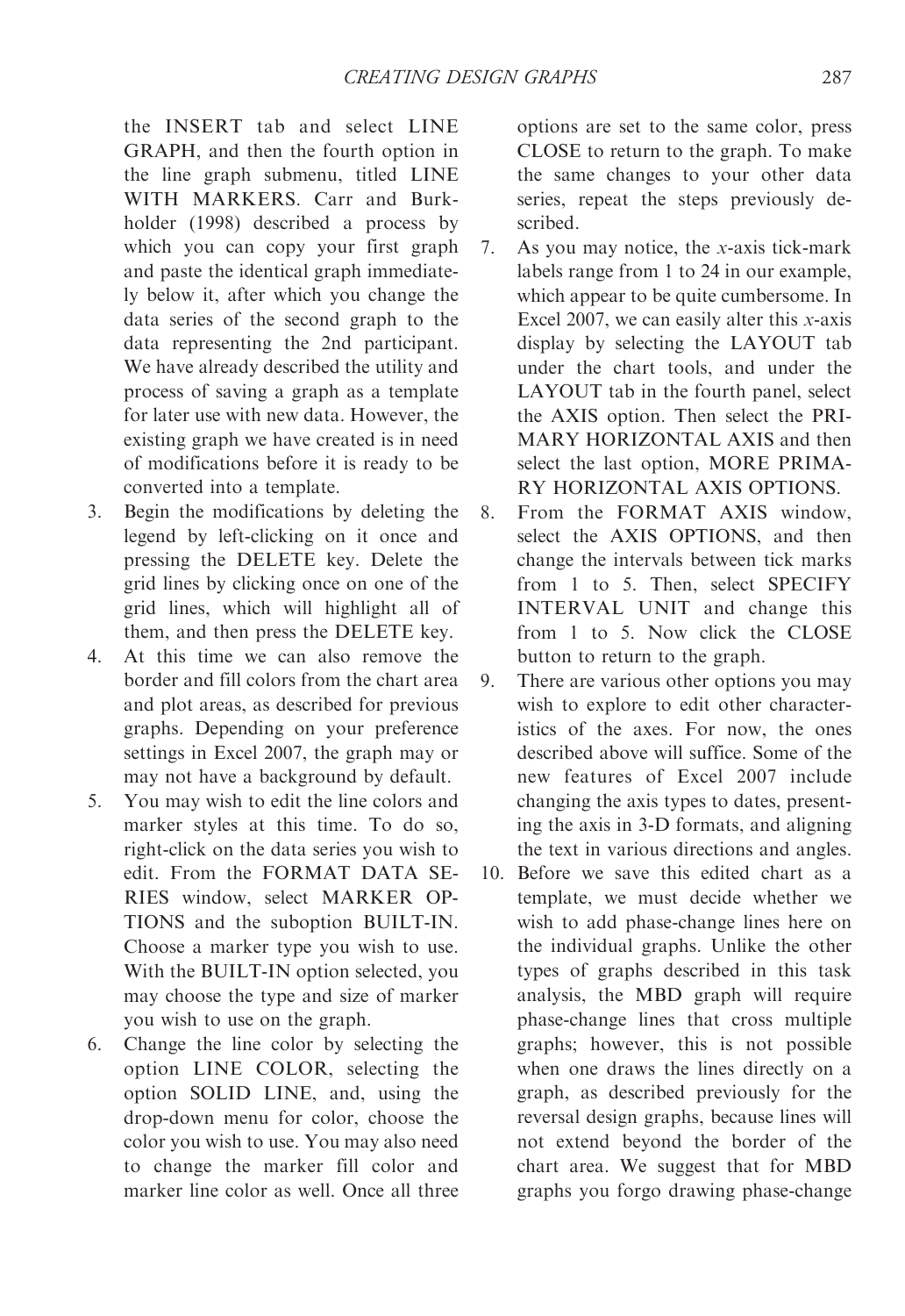lines directly on graphs and wait until all graphs are completed and aligned to add phase-change lines. We will describe this process below.

# Saving the Graph as a Template and Using the Saved Template for Subsequent Graphs

- 1. The graph is now ready to be saved as a template. Save the graph as a template as previouslydescribed, using the text ''Multiple Baseline'' for the file name when saving the template file.
- 2. To create the graph for the 2nd participant, highlight that participant's data, select INSERT, OTHER CHARTS from the CHARTS panel, and select the last option ALL CHART TYPES.
- 3. From the INSERT CHART window, select the first option TEMPLATES and the newly created "Multiple Baseline" option displayed under MY TEM-PLATES. Select OK and return to the graph. You will now see a second graph with identical formatting, but with the data series for the 2nd participant. Repeat this process for the 3rd participant's data.

# Aligning and Grouping the MBD Graphs

- 1. At this point, you will have three graphs of different data that are identically formatted. To arrange them into a multiple baseline display, align the graphs horizontallyand verticallyso that each subsequent participant's graph is below the previous participants' graphs. Once all three graphs are aligned vertically and horizontally, we can group all three graphs so that if we need to move the graphs on the spreadsheet in the future, we will simply have to move one item instead of three.
- 2. To group all three graphs, hold down the Ctrl keyand left-click once on the chart area of each graph. This should select all

three graphs. Now right-click and select the GROUP option. Now you should be able to select and reposition all three graphs as one item byclicking on the area surrounding the three graphs. If completed properly, you should see a box around all three graphs like the one displayed in Figure 6.

- 3. At this point we need phase-change lines added to the graphs, and as stated previously, these lines need to cross multiple graphs. To accomplish this, make sure that you have selected somewhere on the spreadsheet outside the graphs byclicking on anycell awayfrom the graphs. To draw the first line, click on the INSERT tab of the main menu, and in the ILLUSTRATIONS panel select the SHAPES option and select the first LINE option displayed.
- 4. With the mouse draw a vertical line in an area of the spreadsheet away from the graphs. You can ensure the line will be perfectly vertical (or horizontal) if you hold down the shift key while drawing the line. Change the color, solid or dashed style, and other options of the line as described previously, then with the mouse reposition the line over the graphs to separate phases of the graph. You mayneed to extend the length of the line by either clicking and dragging on the ends of the line or, once the line has been selected, you may click on the FORMAT option on the menu, then locate the SIZE panel. The length of the line can be adjusted in specified increments byadjusting the SHAPE WIDTH option (i.e., the second numeric up-down box in the SIZE panel).
- 5. You can repeat these steps for the remaining phase-change lines, or you may simply copy, paste, and adjust the just-completed line, as described previously.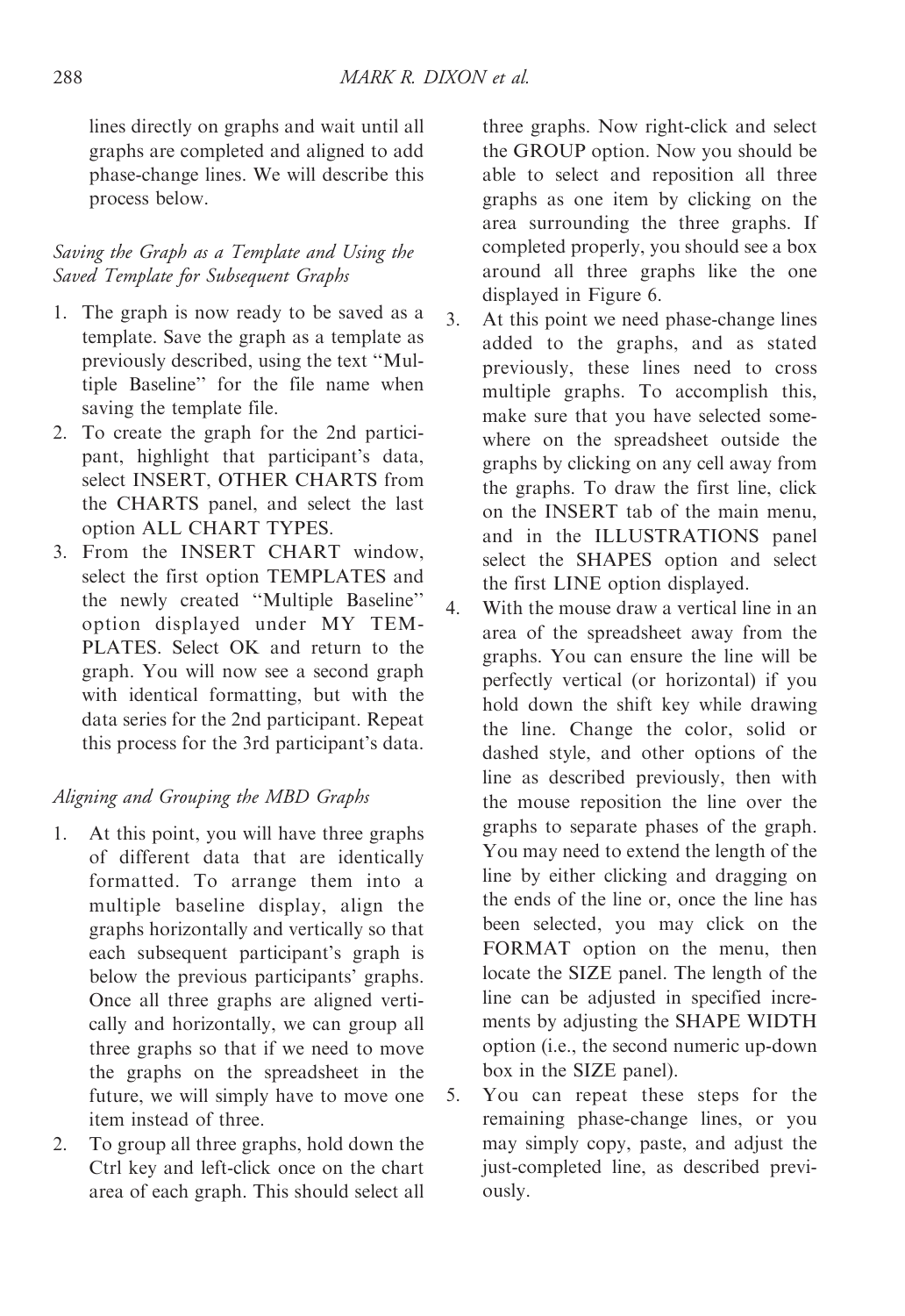- 6. In most MBD graphs, single  $x$  and  $y$ axis labels are used to describe all participants' data. To create single xand y-axis labels, you will need to move outside the graphs and create the labels on the spreadsheet, using text boxes.
- 7. To do this, click on a spreadsheet cell outside the charts, click on the INSERT tab, and in the panel TEXT, select the first option (TEXT BOX), and then draw your text box on the spreadsheet away from your graphs.
- 8. Type in the desired x-axis label. Following our example, enter the text ''Session.''
- 9. To move the x-axis label below the 3rd participant's graph, select it by leftclicking on it once. While holding down the left mouse button, drag it to the bottom of the 3rd participant's graph.
- 10. Repeat this process for the  $y$ -axis label. Enter the text "Frequency" for the  $y$ -axis label.
- 11. You may need to rotate the  $y$ -axis label 270 degrees. With the text box highlighted, right-click and select FORMAT SHAPE from the options that appear. From the FORMAT SHAPE window, select the last option, TEXT BOX, the suboption TEXT DIRECTION, and the drop-down menu option ROTATE 270 DEGREES. Select CLOSE to return to the spreadsheet.
- 12. Resize the text box and position it to the left of the 2nd participant's y-axis values.
- 13. Remove the border and background color of the text boxes, as described previously.
- 14. Repeat the process described previously for reversal design graphs to create labels for the different phases. Position the resulting text boxes above the data series of the 1st participant. The resulting MBD graph should look similar to the one depicted in Figure 7.

#### Exporting the Graph into Another Program

Even though instructing readers in the use of Excel 2007 to create graphs is the ultimate goal of this paper, displaying those graphs only in Excel 2007 is rarely the ultimate goal of those who create graphs. Ultimately, we will present graphs of our data elsewhere, such as word processing (e.g., Microsoft Word<sup>TM</sup>) or presentation (Microsoft PowerPoint<sup>TM</sup>) software. The point is that ultimately we will need to know how to transport a finished graph from Excel 2007 to other applications.

- 1. To export your final product from Excel 2007 into other applications, use your mouse to highlight the entire figure consisting of all three graphs by leftclicking on a cell to the left and above all aspects of the graphs. Then while holding down the left mouse button, drag to a cell to the right and below all aspects of the graphs. Make sure to include the  $x$ - and  $y$ axis labels. When highlighted, the area should look like Figure 7. With all of the elements highlighted, right-click and choose the COPY option. When the graph to be transferred is selected, the simplest option is to open the desired program, right-click in the area of your new document you wish to display the graph in, and select PASTE. A safer option that can be used when transferring graphs to Word or PowerPoint is to use the Paste as Picture option located under the PASTE SPECIAL options of either Word or PowerPoint. This option generallydoes a better job of retaining all features of a graph; however, the user will lose the ability to modify any features of the graph in its new location except for its size.
- 2. Excel 2007 has additional features for transporting your graphs to other programs. With the figure highlighted, select the Office 2007 icon in the top left corner of the screen. This icon is titled the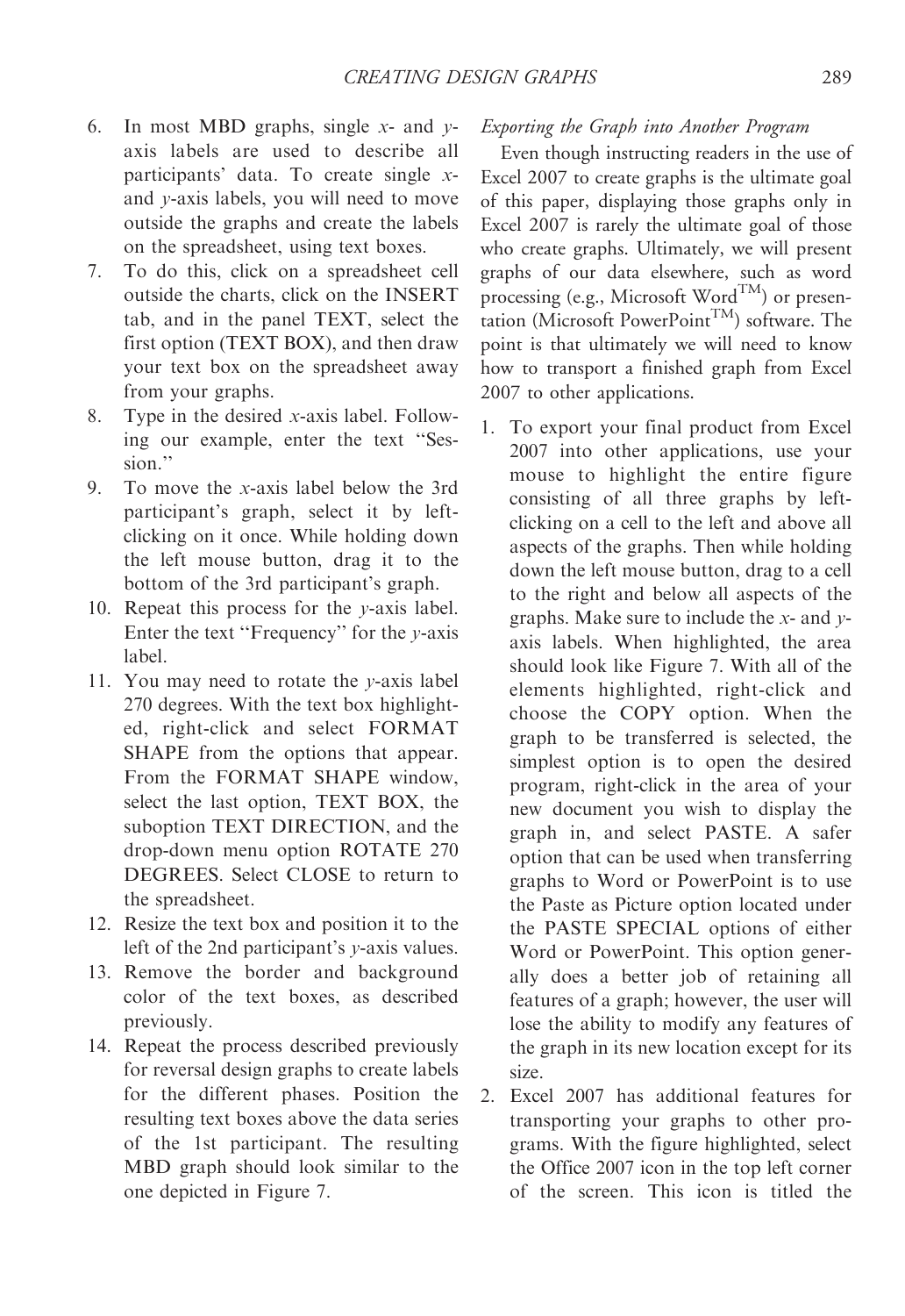

Figure 7. The completed multiple baseline design graphs with the all of the graphs highlighted.

OFFICE BUTTON, and will display options such as PREPARE, SEND, and PUBLISH. These three options will allow you to do many things, such as e-mail the whole spreadsheet or figure, publish it as an independent document, and prepare it for final encryption. If the reader owns a copy of Adobe Acrobat, a SAVE AS option will allow automatic conversion of the figure into a .pdf file. Even if the reader does not own Acrobat, there are free add-ins available for download from Microsoft's Web site (http://www.microsoft. com/downloads/), including the Flash-Paper Toolbar and the Microsoft Save as PDF or XPS that make saving spreadsheets and figures as .pdf and .xps files a simple option.

## Improvements in the Visual Formatting of Spreadsheets

Thus far we have described the basic components of Excel 2007 that you should be familiar with to create common single-subject design graphs. To illustrate these features we have employed relatively simple data sets. However, real data often result in relatively busy spreadsheets. To prevent graphs from cluttering your spreadsheet, you may transfer them to a separate spreadsheet within the same Excel 2007 file. To do this, simply highlight the graph, right-click, and select COPY. Locate the tabbed spreadsheet labels in the bottom left corner of the work space and select SHEET 2 (or any other sheet). When SHEET 2 has been highlighted, right-click and select PASTE. The graph will now appear on the new spreadsheet.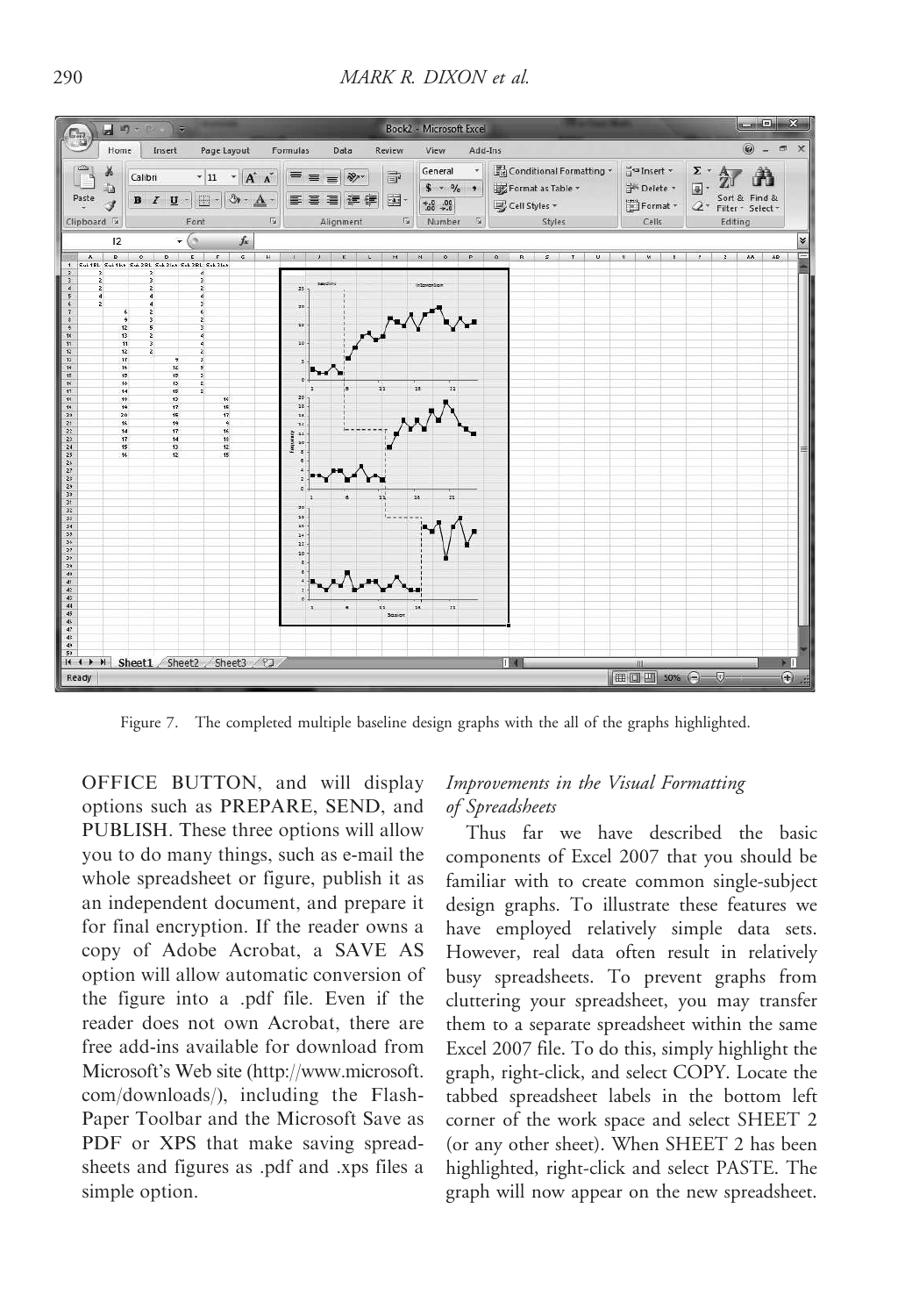Using a new separate spreadsheet is even more helpful with multiple graphs that may need very careful alignment.

Excel 2007 offers many either new or improved features that make the visual display of spreadsheets more easily customizable. Earlier, when we described how to set up a spreadsheet, we mentioned that users may wish to color code cells manually to correspond to a given phase (e.g., baseline, treatment). Excel 2007 features an interface for applying conditional formatting rules to cells in a spreadsheet that is much improved over previous versions of the software. Given the color-coding example we just mentioned, one could apply a rule that would automatically change either the text color or the highlight color of a cell or group of cells based on the text entered. One could also apply rules based on some function of a series of values in a group of cells. One can apply conditional formatting rules that change text or highlight colors of the top 10 scores in a series of values, the top 10% of scores in a series of values, the bottom 10% of scores in a series of values, only those values above a mean of a certain series of values, or only those values below a mean of a certain series of values. Multiple rules can be set for a block of cells so that more than one of these types of rules can be applied, with the order of which rules to apply first left modifiable. It is not hard to see that the possibilities can easily get complicated.

To illustrate some of the ways that these features could be applied, we will use the example of a spreadsheet set up to display data in a type of research design most readers should be familiar with, the changing-criterion design. Consider a scenario in which one wants to increase the number of mands emitted by a client per session. One may wish to take baseline data for a number of sessions and then apply an initial criterion for advancement through a training protocol. A simple way to set up a spreadsheet might be to place a header in the first column (Column A) for the phase and a header in the second column (Column B) for the frequency of mands. Data entered in the first column would consist of text corresponding to phase (BL for baseline, TXCT1 for the first training criterion, TXCT2, for the second, etc., for all remaining criterion levels), and data in the second column would consist of the frequency of mands emitted per session or observation. To serve as a more salient visual reference, you might wish to highlight the cells in the phase column with a specific color based on the phase entered. The following instructions illustrate this process.

- 1. Click on Column A to highlight the entire column.
- 2. From the main menu at the top of the screen make sure the HOME tab is selected and locate the CONDITIONAL FORMATTING option from the STYLES panel at the top of the screen.
- 3. Click on CONDITIONAL FORMAT-TING and from the resulting option select the NEW RULE option.
- 4. In the resulting NEW FORMATTING RULE dialogue box, select the FORMAT ONLY CELLS THAT CONTAIN option from the SPECIFIC RULE TYPE box.
- 5. In the EDIT THE RULE DESCRIP-TION box, select the SPECIFIC TEXT option from the first drop-down box, select the CONTAINING option from the second drop-down box, and in the text box on the right enter the text you want to enter in the cells for the first phase of the study(BL for baseline).
- 6. Click on the FORMAT button to open the FORMAT CELLS dialogue. From this dialogue, click on the FILL tab and select the color you wish the cells to be highlighted with, then click the OK button to return to the NEW FORMAT-TING RULE dialogue box. Click on the OK button to finalize the new rule.
- 7. Repeat the steps above to add additional rules for highlighting the cells in the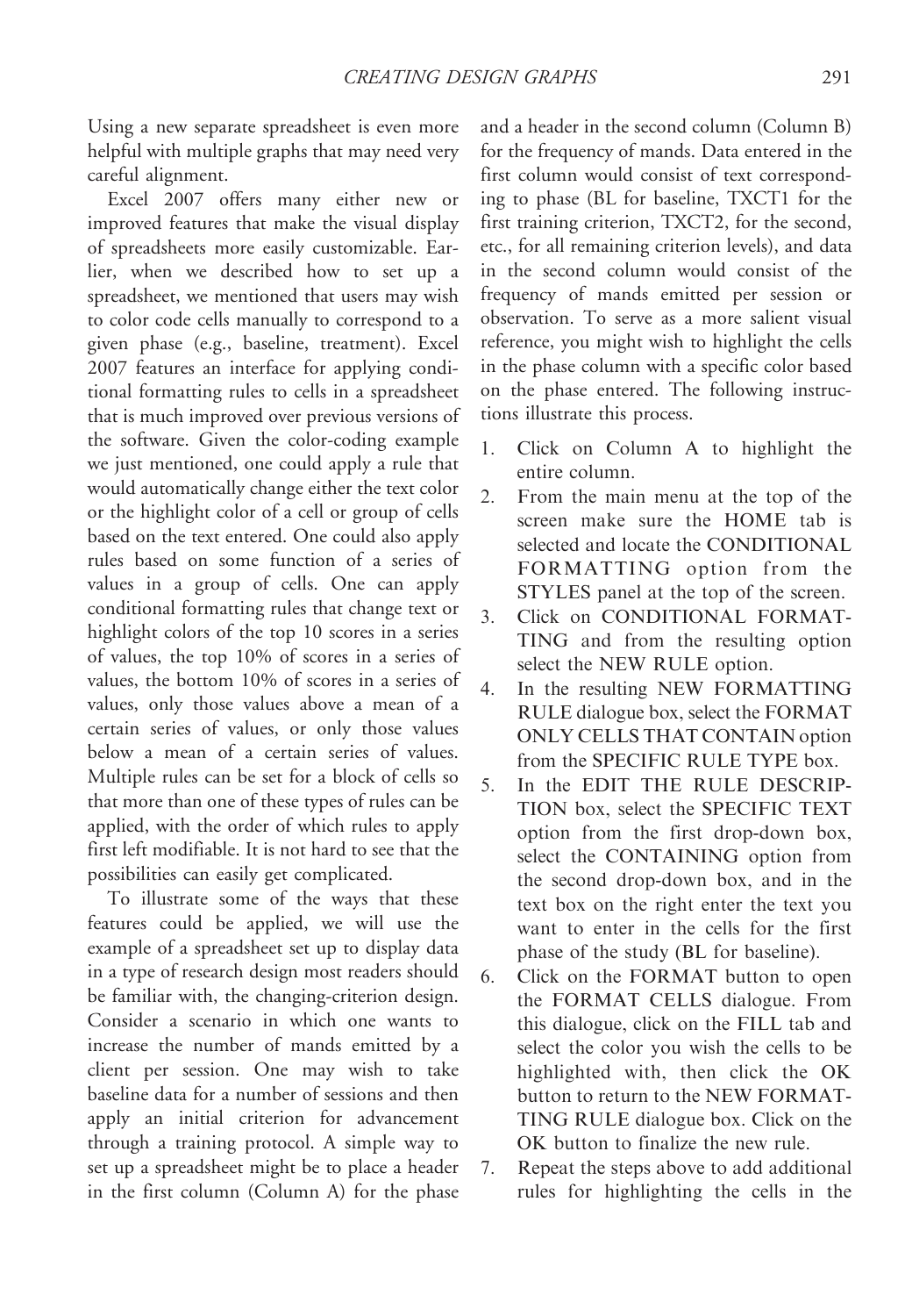phase column with different colors when text for the other phases is entered (i.e., TXCT1, TXCT2).

8. Test the results of the rules by entering the text ''BL'' in the first five cells in the phase column, the text ''TXCT1'' in the next 5 to 10 cells, and the text ''TXCT2'' in the next 5 to 10 cells.

Now assume you collect baseline data for five sessions and obtain frequencies of 10, 15, 11, 12, and 14 mands per session for your baseline observations, for a mean of 12.4 mands per session. At this point, we might begin to implement a training protocol, and we might set a criterion of observing at least four of five consecutive sessions with frequencies equal to or greater than 25% over the mean baseline rate before moving to the next criterion level. As we enter data for these sessions in the TXCT1 phase, we want any values that meet the criterion to be displayed in red text so we could quickly visually determine if four of the last five sessions have met the current criterion level. Again, we can add rules with the conditional formatting options to accomplish this.

- 1. In Cell E1, enter the text ''Criterion Level 1.''
- 2. In Cell F1, enter the following text to create a formula to calculate the criterion level: "=1.25 \* AVERAGE(B2:B6)." This formula calculates the mean of the five baseline observations and multiplies it by125% to obtain the first criterion level.
- 3. We also want to add in the second criterion level. In Cell E2, enter the text ''Criterion Level 2.''
- 4. We want the second criterion level to be 25% greater than the previous level, so in Cell F2 enter the following formula  $"=1.25 * F1."$
- 5. Select all the cells in the frequency column by clicking on Column B.
- 6. Click on the CONDITIONAL FOR-MATTING tab in the STYLES panel and select the NEW RULE option.
- 7. In the resulting NEW FORMATTING RULE dialogue box, select the FOR-MAT ONLY CELLS THAT CON-TAIN option in the SELECT A RULE TYPE box.
- 8. In the EDIT THE RULE DESCRIP-TION box, make sure that CELL VAL-UE is selected in the first drop-down box and that GREATER THAN OR EQUAL TO is selected in the second drop-down box.
- 9. In the third box you can either enter a specific value or select a value from a specific cell in the spreadsheet by clicking on the selection icon on the right side of the box, selecting the appropriate cell in the spreadsheet (in this case, Cell F1, in which we entered the formula for calculating Criterion Level 1) containing the value you want to use, and clicking on the selection icon again to return to the EDIT FORMATTING RULE dialogue box.
- 10. Click on the FORMAT button to open the FORMAT CELLS dialogue box, select the FONT tab, select red from the COLOR drop-down box in the middle of the dialogue box, and click on the OK button to return to the EDIT FORMAT-TING RULE dialogue box. Click the OK button to complete the rule.
- 11. Repeat Steps 6 to 10 to create another rule to make all values greater than or equal to the second criterion level a different color of text, except in Step 7 select Cell F2 and in Step 10 select a color other than red.
- 12. Finally, to test if the new rules work, enter numerical values into Cells B7 and B27. Values between the two criterion levels should be displayed in red, and those greater than or equal to the second criterion level should be displayed in the color you chose in Step 11.

The steps described above only begin to scratch the surface of the formatting options